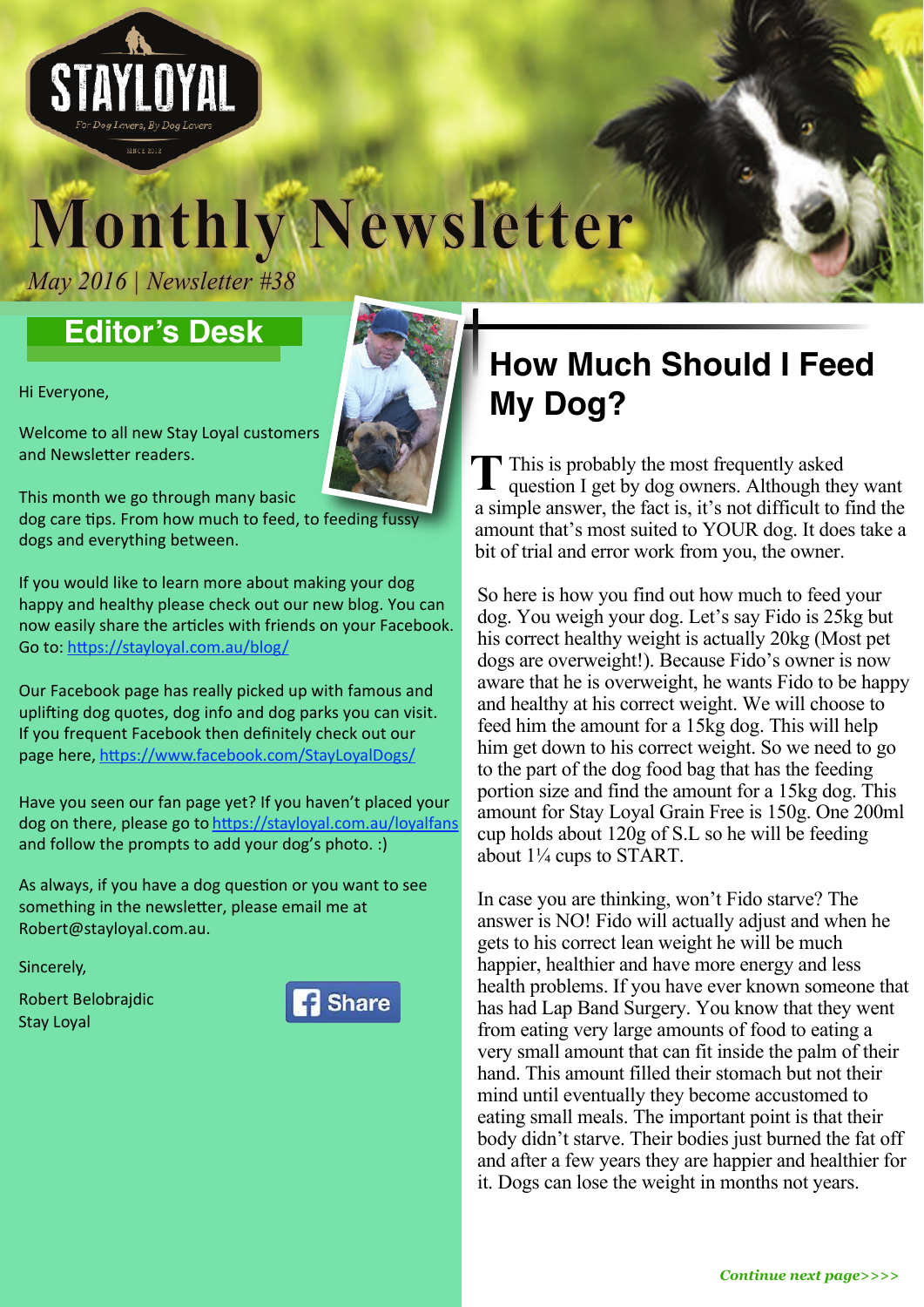

Fido will also be put on the Feeding Guide Stay Loyal Suggest for optimal health so he will get a fast day once per week and meaty bones for 2 days per week, no Stay Loyal on these days. His owner will feed raw meaty chicken frames (about 200g) on Wednesday and a lamb shank on Saturday with Sunday being the fast day. Stay Loyal all other days.

We are not finished yet with Fido's food portions. After 2 months we notice Fido is sitting on 21kg and when we compare him to the condition chart [https://stayloyal.com.au/dog-condition-chart h](https://stayloyal.com.au/dog-condition-chart)e is still needing to come down in weight. This is most likely because he is desexed. So now we will try feeding him 1 cup per day for a while and watch his condition compared to the chart.

After a few months Fido is down to his correct condition. He feels better and becomes more active. He now does sprints at the dog park and also at home without any prompting. Due to this he is burning more calories and is becoming thinner. Now we need to increase his meals.

Because Fido was getting so thin we jumped his meals up to  $1\frac{1}{2}$  cups which is about 180g. This quick change in amounts of food caused him to get soft runny stools. Most people would be worried but there is no need for concern as any dramatic change in food can cause runny stools. To cure this quickly, we give Fido a fast day and then feed the old amount of 1 cup. The next day his stools are back to normal. The following day we only increase his meal by 10 grams and find this increase to be tolerable. So every 2 days we increase his meals by 10 grams until we get to the 1 1/2cups per day. Fido puts a little weight on and gets to his correct condition. He is now muscular and lean the way he should be.

Fido's owner has found that he can alternate between 1 and 1 ½ cups per day of Stay Loyal Grain Free to keep his dog at a healthy and happy condition.

As Fido gets older he starts to slow down and starts to put weight on. His owner notices this and adjusts his meals to a bit less than one cup. This is very important because Fido is showing signs of arthritis and by keeping him lean he is happier and in much less pain because he doesn't have to carry any extra weight around on his sore arthritic joints.

So the answer to "How Much Should I feed My Dog" is… as much food as is needed to keep them in a healthy lean condition. I suggest you check our condition chart EVERY week until you get your eye in. Even print it up, and hang it where you keep the food for your dog so you can use it every day to check your dog's condition before you feed.

Click this link to see the condition chart. <https://stayloyal.com.au/dog-condition-chart>

## **My Dog Is Always Hungry!**

 his is another statement I get quite often. The fact is dogs are scavengers and their mind is tuned to look for food **ALL THE TIME**… even if they are **NOT HUNGRY! T**

So Yes your dog may be looking for food. But NO if it just ate it's most likely not hungry. Most pet dogs are overweight and even Obese so in fact they are getting too much food. This is because owners are catering to this scavenging behaviour that dogs naturally do.

Dogs have evolved with humans to be quit manipulative. They pull sad faces and can read us humans like a book. They are very good at getting what they want from us, that is why they are now flourishing on this planet. When you know all this it's no surprise they are so good at getting us to over feed them with meals and treats.

All I can say to people is feed to your dog's condition and not their scavenging instincts. If you ignore their search for food they do learn not to beg. If you really feel you need to do something for your dog how about instead of feeding him or her, you take your dog out to the park for a walk. That will get everyone's mind off the food and actually benefit you both.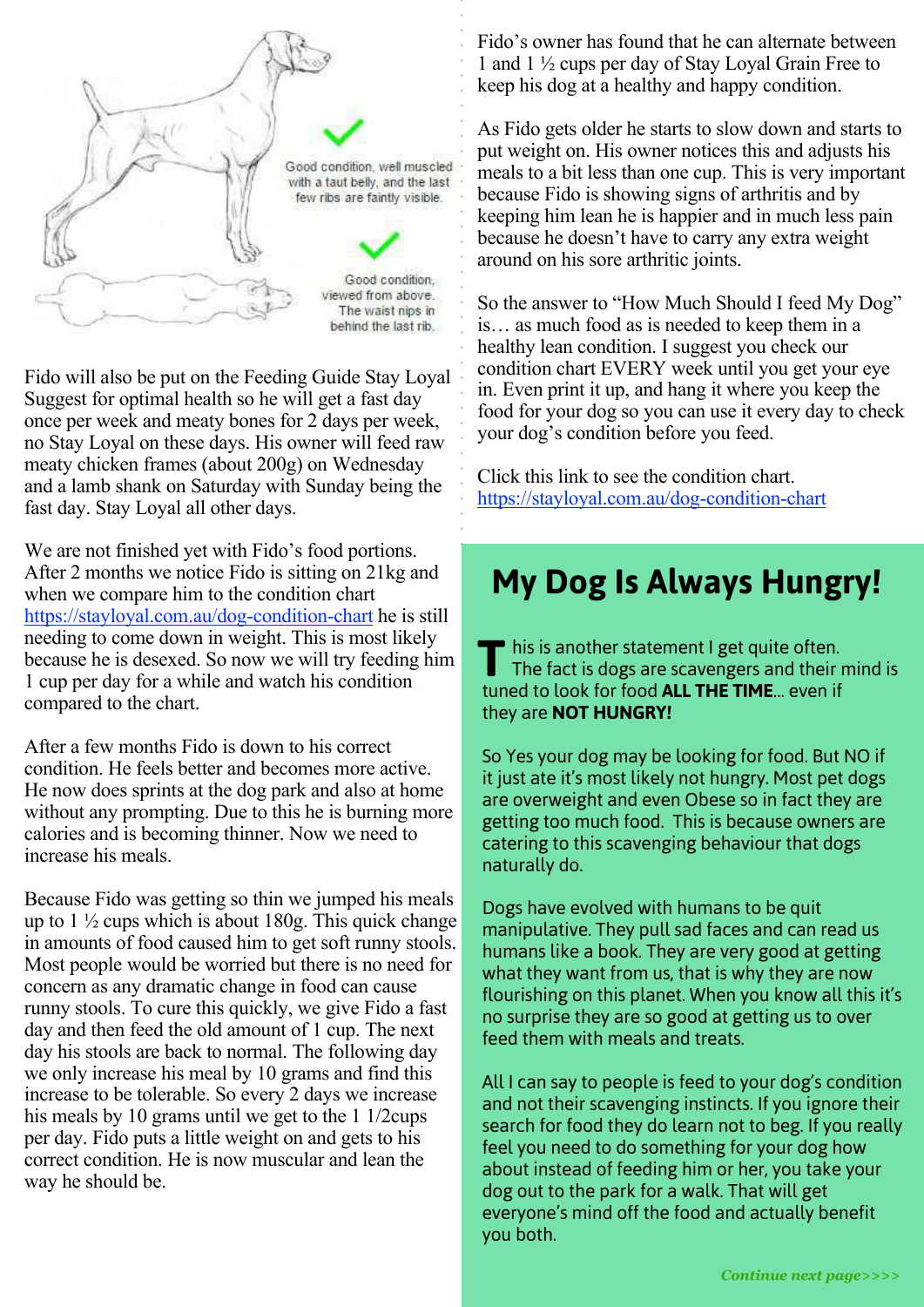## **My Dog Has the Runs and His Farts Are Toxic!**

Shappon set this question on occasions as well. The 3 top reasons for it are outlined below.

1. You changed over too quickly. Any change in food can cause diarrhoea. If I'm eating at home the normal foods I eat for a week and then go eat Korean BBQ, the next day my stool is runny and I may let off a bit of gas (Sorry, but I needed to make this point.). If I continued eating just Korean BBQ for the next few weeks eventually my gut would adjust and my stools would be normal again.

Dogs are no different, they eat the same food for years and then even a slight change can upset their stomach. That's why when you change over to any food its best to change gradually monitoring the stools as vou go. Start with 1/4 new food 3/4 old food. Feed this ratio until the stools are firm (This could take one day or a week depending on your dog.) and then move to  $\frac{1}{2}$  new and  $\frac{1}{2}$  old. Keep watching the stools and increasing the ratio of new to old food. Use this technique when introducing meaty bones to your dog's diet as well. Once you feed with meaty bones twice a week and a fast day you will find your dog has the ability to eat a larger variety of food without getting the runs.

### 2. Your Dog Doesn't have the correct Gut Bacteria

**to digest the food.** When a dog farts a lot on a certain type of food it may not have the right gut flora to digest some of the ingredients of that food. So if your dog is farting a bit too much, try adding Probiotics to the food. I recommend using human probiotics from the chemist or health food store. Get the varieties that have about 10 different strains of good bacteria. I suggest giving the probiotic after the meal so to increase the chance it getting through the strong acid of the stomach. The reason I say this is because although the strains of bacteria used in these products have been tested to be able to handle the stomach acids of a human they are not tested for the extra strong acids of a dog's stomach. So by giving the probiotic after the meal the acids have been diluted a bit by the meal. This will give the good bacteria a better chance of surviving that initial acid bath.



3. You are just feeding too much! If your dog has soft stools and having trouble digesting its food all the time you could be feeding too much. When you feed too much the acid in the gut doesn't have time to replenish and doesn't have enough strength to breakdown a large meal. Also the food gets pushed through the digestive system too quickly not giving it the time to digest correctly. So your dog will actually absorb less nutrients. Simple solution is to give a fast day, let the acids build up, and then feed about 40% less than your current norm. This will ensure the acids break down the protein and fats and that the food moves through the digestive system at the correct speed. Allowing your dog's body to absorb all the nutrients it needs.

# **My Dog Is Fussy!**

o dog is born fussy! Your dog is fussy most **N** likely because you made it like that.



Dogs will go off their food for many reasons and none have anything to do with "what he likes". It's no different to us humans. About 20 years ago I ate some out of date "Texas Style Chile" it was out of a can. It tasted great, I actually thought about having seconds. About 5 minutes after eating I felt a painful knot tighten in my gut. Another 5 min the pain was getting really bad. 15 min after eating I was projectile vomiting against my bedroom door as I tried to run to the bathroom. I was sick for FIVE DAYS. Still to this day when I walk past that product in the supermarket I feel my gut tightening and a fear comes over me. You may have had the same experience with food poisoning yourself. Your body just tells you to stay away from that food, just in case it will happen again. Well dogs are no different.